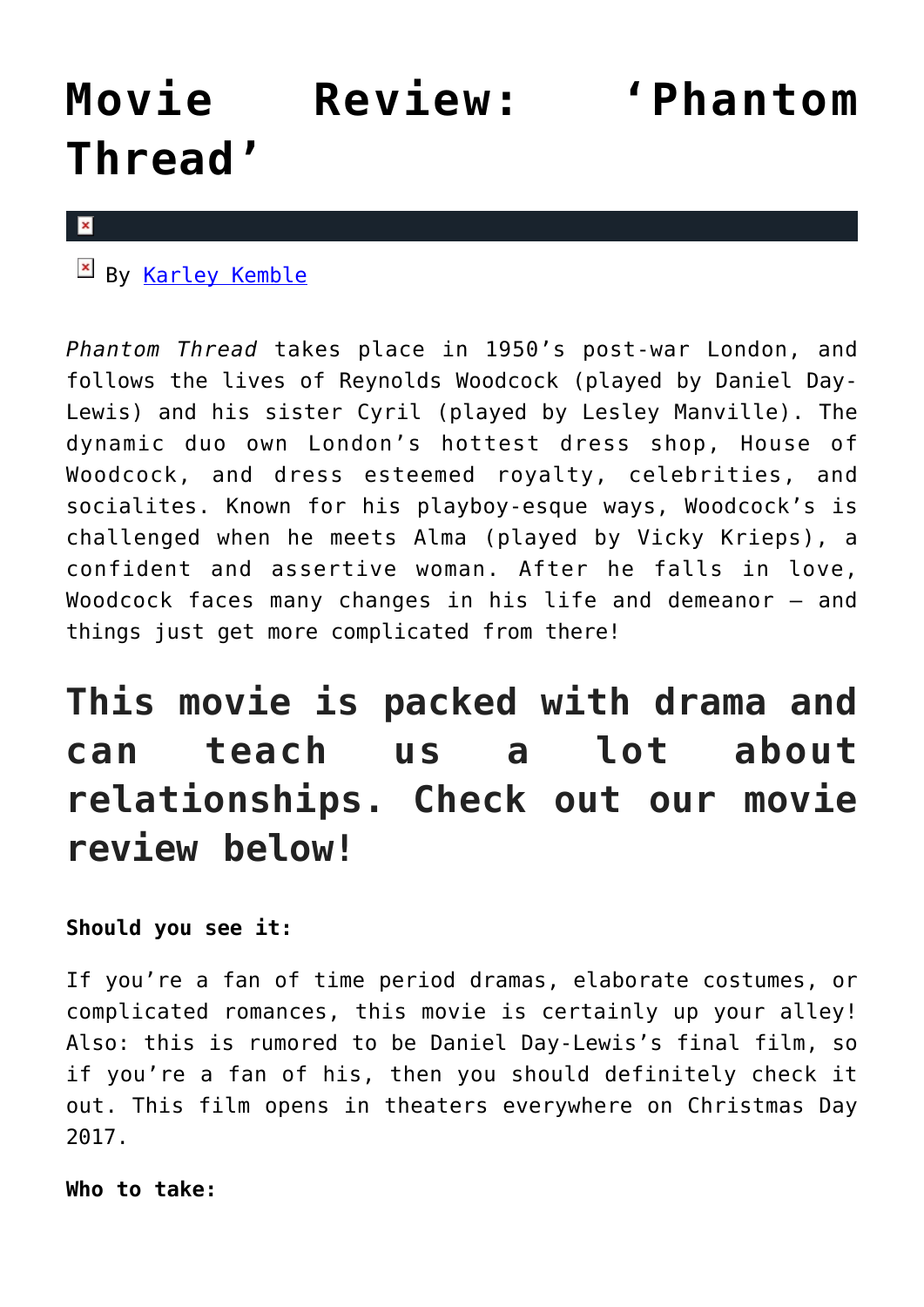Though there's an element of romance to this movie, it's no chick flick. This film is the perfect [date night](http://cupidspulse.com/dating/date-ideas/) outing for you and your partner! If you have kids, call a sitter; this film is rated "R" due to language and adult themes.

### **Cupid's Advice:**

*Phantom Thread*'s protagonist, Reynolds Woodcock is a chronic bachelor and has problems with commitment. What are some tips or precautions to take when entering into a relationship with a long-term bachelor? Can these relationships work? Cupid has some [relationship advice](http://cupidspulse.com/relationship-experts/) that should help ease some of your anxieties:

**1. They might push you away:** It's natural for somebody with commitment issues to try and push people away. It's a toxic defense mechanism and horrible habit. If your partner is aware of their issues and willing to try and fix them, you should feel comfortable holding them accountable for their actions. If they isolate themselves from you, be sure you kindly point it out, so they can become aware of how to improve.

**Related Link:** [Relationship Advice: What Your Type Says About](http://cupidspulse.com/115561/relationship-advice-what-type-says-about-you/) [You](http://cupidspulse.com/115561/relationship-advice-what-type-says-about-you/)

**2. They're fiercely independent:** People who have spent a large chunk of their lives without a partner tend to be very independent. They're used to doing things on their own and don't like to ask for help. Don't take it personally if they forget to include you into their life right away – they're just rusty! It can be a bit of a struggle to adjust to being responsible for more than one person.

**Related Link:** [Dating Advice: How to Make the First Move](http://cupidspulse.com/119903/dating-advice-make-first-move-womens-edition/) [\(Women's Edition\)](http://cupidspulse.com/119903/dating-advice-make-first-move-womens-edition/)

**3. They might not change:** Yes, it's possible that a chronic bachelor will never *fully* change their ways. While it may be a challenging reality to accept, it's important to focus on the